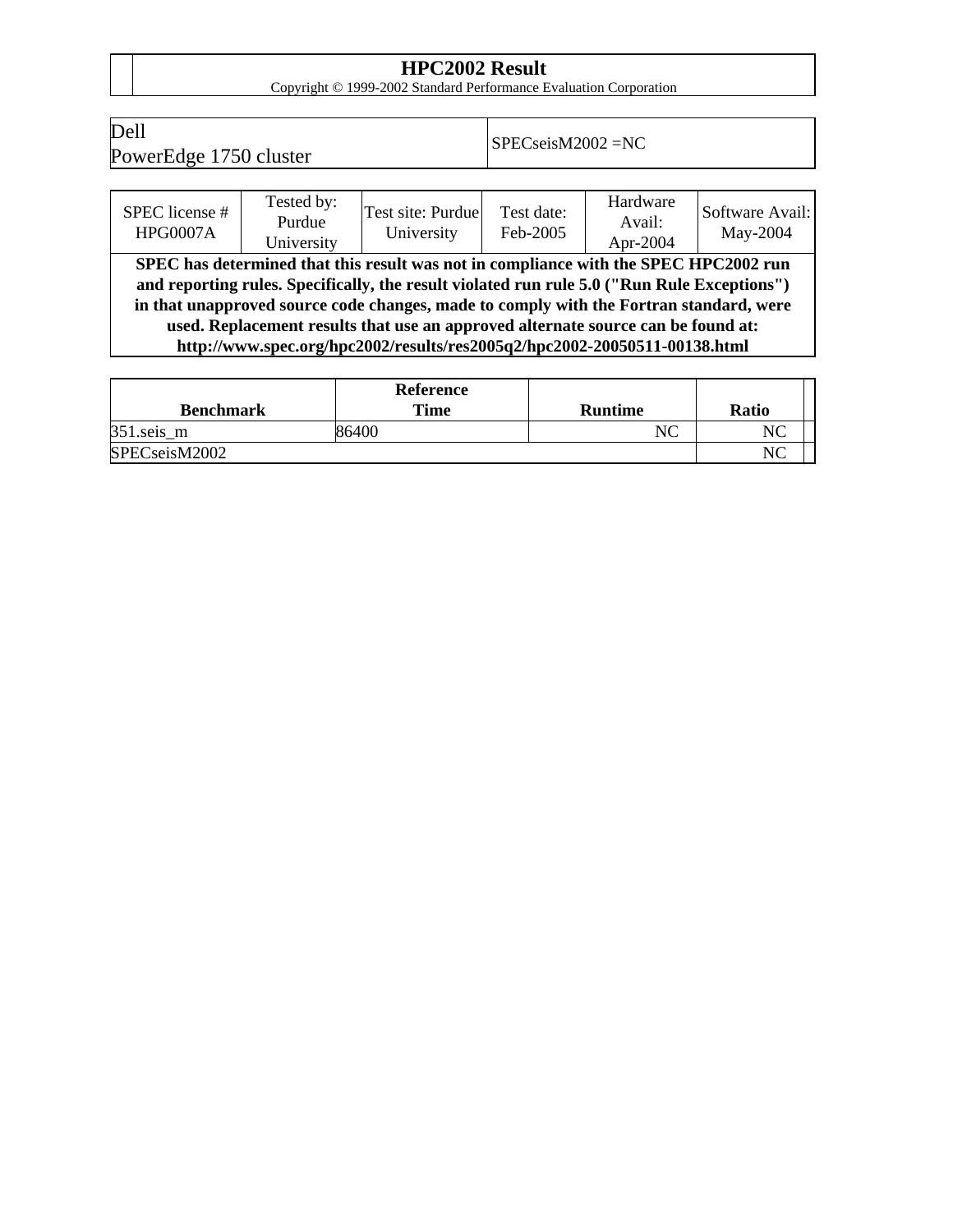|                            | <b>Hardware</b>                                                | <b>Software</b>           |                                                                |  |
|----------------------------|----------------------------------------------------------------|---------------------------|----------------------------------------------------------------|--|
| <b>Hardware</b>            | Dell                                                           | <b>Parallel:</b>          | <b>MPI</b>                                                     |  |
| Vendor:                    |                                                                | <b>Processes-Threads:</b> | 16                                                             |  |
| <b>Model Name:</b>         | PowerEdge 1750 cluster                                         | <b>MPI Processes:</b>     | 16                                                             |  |
| CPU:                       | Intel Xeon processor                                           | <b>OpenMP Threads:</b>    | $-$                                                            |  |
| <b>CPU MHz:</b>            | 3060                                                           | <b>Operating System:</b>  |                                                                |  |
| FPU:                       | Integrated                                                     |                           | RedHat Enterprise<br>Linux, Advanced<br>Server version 3 (4)   |  |
| CPU(s)<br>enabled:         | 16 cores, 16 chips, 1<br>core/chip, Hyper-Threading<br>enabled | <b>Compiler:</b>          | Intel C++ Compiler-<br>icc, Version 8.0<br>Build 20031016Z for |  |
| CPU(s)<br>orderable:       | 1 or 2 per node                                                |                           | Linux<br>Intel Fortran Compiler-                               |  |
| <b>Primary</b><br>Cache:   | $12KB$ (I) micro-ops (trace) +<br>8KB (D) on chip              |                           | ifort, Version 8.0<br>Build 20040122Z for<br>Linux             |  |
| <b>Secondary</b><br>Cache: | 512KB on chip                                                  | <b>File System:</b>       | NFS shared file system                                         |  |
| L3 Cache:                  | 1 MB on chip                                                   | <b>System State:</b>      | Multi-user                                                     |  |
| <b>Other Cache:</b>        | None                                                           | <b>Other Software:</b>    | mpich- $1.2.6$                                                 |  |
| <b>Memory:</b>             | 2 GB DDR PC2100 CL2.5<br>ECC Registered per node               |                           |                                                                |  |
| <b>Disk</b><br>Subsystem:  | 1x36 GB SCSI per node                                          |                           |                                                                |  |
| <b>Other</b><br>Hardware:  | See File server and Network<br>notes                           |                           |                                                                |  |